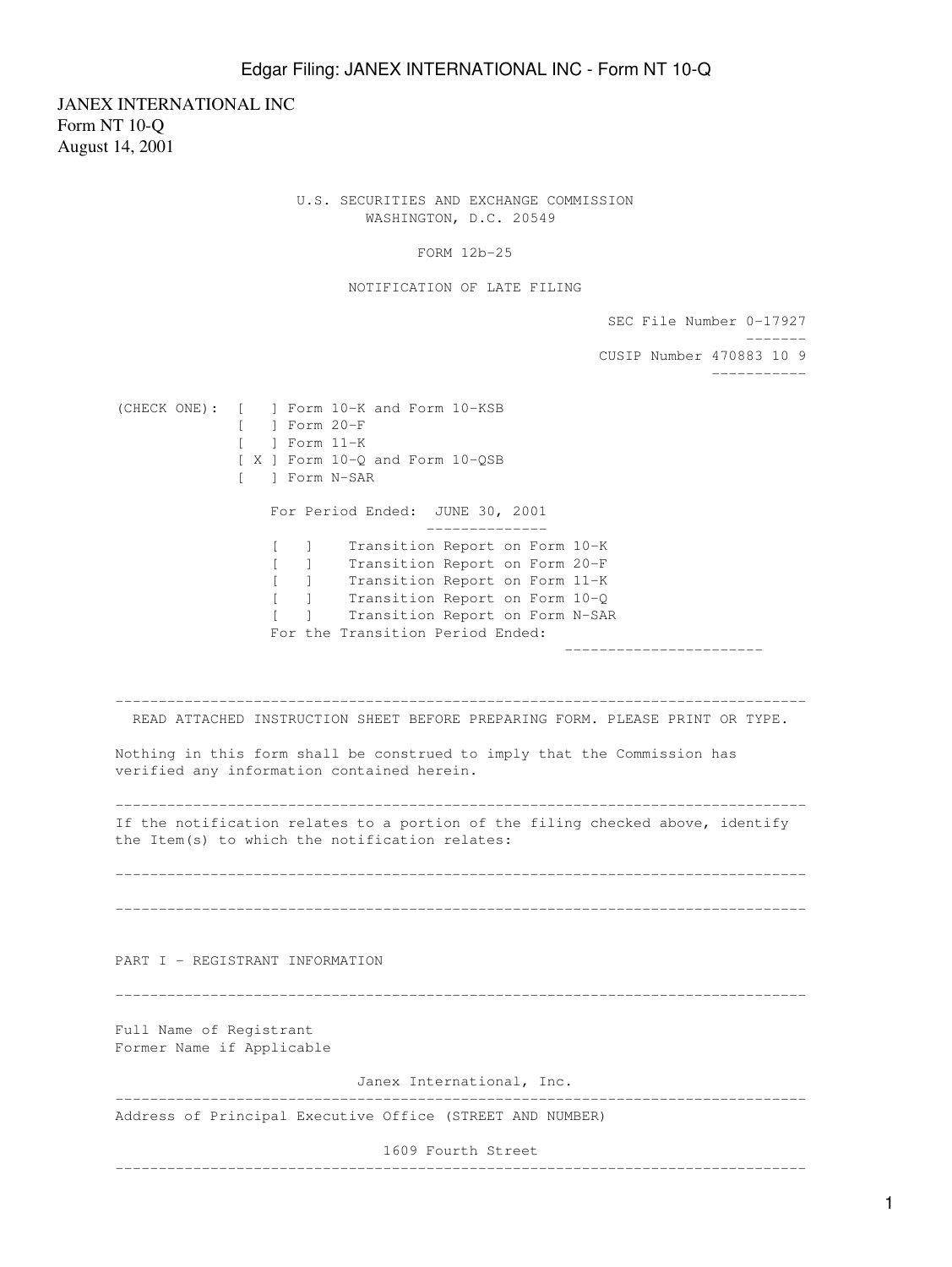## Edgar Filing: JANEX INTERNATIONAL INC - Form NT 10-Q

City, State and Zip Code

Berkeley, CA 94710

--------------------------------------------------------------------------------

PART II - RULES  $12b-25(b)$  AND  $(c)$ 

If the subject report could not be filed without unreasonable effort or expense and the registrant seeks relief pursuant to Rule 12b-25(b), the following should be completed. (Check box if appropriate)

- /X/ (a) The reasons described in reasonable detail in Part III of this form could not be eliminated without unreasonable effort or expense;
- /X/ (b) The subject annual report, semi-annual report, transition report on Form 10-K, Form 20-F, 11-K, Form N-SAR, or portion thereof, will be filed on or before the fifteenth calendar day following the prescribed due date; or the subject quarterly report or transition report on Form 10-Q, or portion thereof will be filed on or before the fifth calendar day following the prescribed due date; and
	- (c) The accountant's statement or other exhibit required by Rule 12b-25(c) has been attached if applicable.

SEC 1344(11091)

| PART III - NARRATIVE                                                                                                                                                                                                                                                                                                                                                       |                                                                                  |     |              |
|----------------------------------------------------------------------------------------------------------------------------------------------------------------------------------------------------------------------------------------------------------------------------------------------------------------------------------------------------------------------------|----------------------------------------------------------------------------------|-----|--------------|
| State below in reasonable detail the reasons why Form 10-K and Form 10-KSB,<br>20-F, 11-K, 10-Q and Form 10-QSB, N-SAR, or the transition report or portion<br>thereof, could not be filed within the prescribed time period. (Attach Extra<br>Sheets if Needed)                                                                                                           |                                                                                  |     |              |
| The Company is unable to file its Quarterly Report on Form 10-QSB for the<br>Quarter ended June 30, 2001 within the prescribed time period because the<br>Company is having difficulty obtaining certain information that is necessary to<br>the completion of the Form 10-QSB. The Company intends to file its Quarterly<br>Report on Form 10-QSB as soon as practicable. |                                                                                  |     |              |
| PART IV - OTHER INFORMATION                                                                                                                                                                                                                                                                                                                                                |                                                                                  |     |              |
| (1)                                                                                                                                                                                                                                                                                                                                                                        | Name and telephone number of person to contact in regard to this<br>notification |     |              |
|                                                                                                                                                                                                                                                                                                                                                                            | DANIEL LESNICK                                                                   | 732 | $935 - 0505$ |